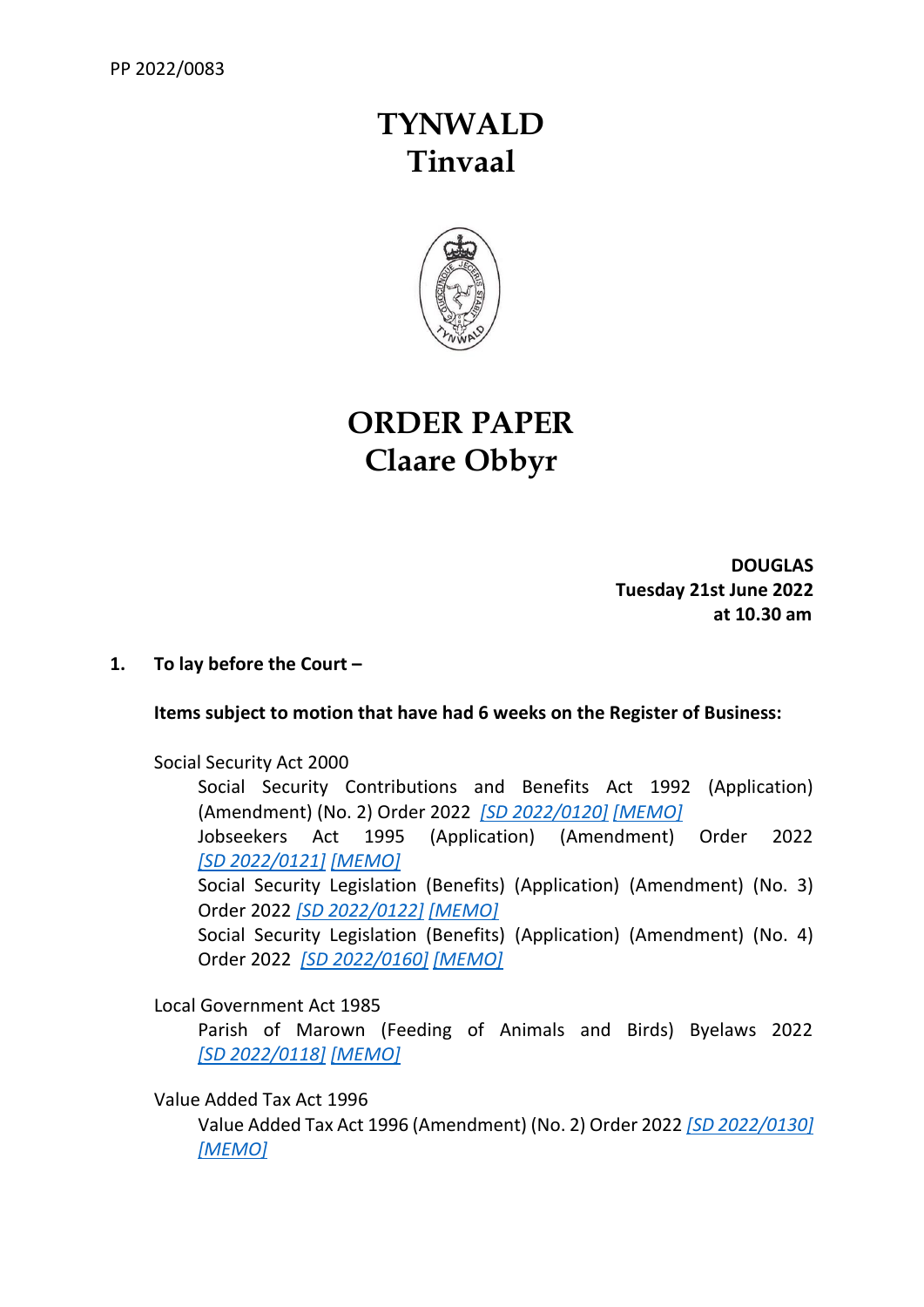Customs and Excise Act 1993

Customs and Excise Act (Disclosure of Tax Avoidance Schemes) (Application) (Amendment) Order 2022 *[\[SD 2022/0132\]](https://www.tynwald.org.im/business/opqp/sittings/20212026/2022-SD-0132.pdf) [\[MEMO\]](https://www.tynwald.org.im/business/opqp/sittings/20212026/2022-SD-0132-MEMO.pdf)*

Customs and Excise (1979 Agreement) Order 2022 *[\[SD 2022/0140\]](https://www.tynwald.org.im/business/opqp/sittings/20212026/2022-SD-0140.pdf) [\[MEMO\]](https://www.tynwald.org.im/business/opqp/sittings/20212026/2022-SD-0140-MEMO.pdf)*

European Union and Trade Act 2019

Russia Sanctions (Application) (No. 5) Regulations 2022 *[\[SD 2022/0139\]](https://www.tynwald.org.im/business/opqp/sittings/20212026/2022-SD-0139.pdf) [\[MEMO\]](https://www.tynwald.org.im/business/opqp/sittings/20212026/2022-SD-0139-MEMO.pdf)*

Russia Sanctions (Application) (No. 6) Regulations 2022 *[\[SD 2022/0161\]](https://www.tynwald.org.im/business/opqp/sittings/20212026/2022-SD-0161.pdf) [\[MEMO\]](https://www.tynwald.org.im/business/opqp/sittings/20212026/2022-SD-0161-MEMO.pdf)*

Health and Safety at Work, Etc., Act 1977

Control of Asbestos (Application) Order 2022 *[\[SD 2022/0034\]](https://www.tynwald.org.im/business/opqp/sittings/20212026/2022-SD-0034.pdf) [\[MEMO\]](https://www.tynwald.org.im/business/opqp/sittings/20212026/2022-SD-0034-MEMO.pdf)* Health and Safety at Work (Managing and Working with Asbestos Code of Practice) (Application) Order 2022 *[\[SD 2022/0036\]](https://www.tynwald.org.im/business/opqp/sittings/20212026/2022-SD-0036.pdf) [\[MEMO\]](https://www.tynwald.org.im/business/opqp/sittings/20212026/2022-SD-0036-MEMO.pdf)*

#### Medicines Act 2003

Medicines (Prescription and General Sale) (Amendment) Regulations 2022 *[\[SD 2022/0148\]](https://www.tynwald.org.im/business/opqp/sittings/20212026/2022-SD-0148.pdf) [\[MEMO\]](https://www.tynwald.org.im/business/opqp/sittings/20212026/2022-SD-0148-MEMO.pdf)*

#### Weights and Measures Act 1989

Weights and Measures (Intoxicating Liquor) (Amendment) Order 2022 *[SD [2022/0164\]](https://www.tynwald.org.im/business/opqp/sittings/20212026/2022-SD-0164.pdf) [\[MEMO\]](https://www.tynwald.org.im/business/opqp/sittings/20212026/2022-SD-0164-MEMO.pdf)*

## Harbours Act 2010

Harbour (Dues and Charges) (Amendment) Regulations 2022 *[SD [2022/0002\]](https://www.tynwald.org.im/business/opqp/sittings/20212026/2022-SD-0002.pdf) [\[MEMO\]](https://www.tynwald.org.im/business/opqp/sittings/20212026/2022-SD-0002-MEMO.pdf)* Harbour (Miscellaneous Provisions) (Amendment) Bye-laws 2022 *[SD [2022/0003\]](https://www.tynwald.org.im/business/opqp/sittings/20212026/2022-SD-0003.pdf) [\[MEMO\]](https://www.tynwald.org.im/business/opqp/sittings/20212026/2022-SD-0003-MEMO.pdf)* Registration of Pleasure Craft (No.2) (Amendment) Regulations 2022 *[SD [2022/0089\]](https://www.tynwald.org.im/business/opqp/sittings/20212026/2022-SD-0089.pdf) [\[MEMO\]](https://www.tynwald.org.im/business/opqp/sittings/20212026/2022-SD-0089-MEMO.pdf)* Harbour Limits Order 2022 *[\[SD 2022/0049\]](https://www.tynwald.org.im/business/opqp/sittings/20212026/2022-SD-0049.pdf) [\[MEMO\]](https://www.tynwald.org.im/business/opqp/sittings/20212026/2022-SD-0049-MEMO.pdf)* Harbour (Amendment) Bye-laws 2022 *[\[SD 2022/0048\]](https://www.tynwald.org.im/business/opqp/sittings/20212026/2022-SD-0048.pdf) [\[MEMO\]](https://www.tynwald.org.im/business/opqp/sittings/20212026/2022-SD-0048-MEMO.pdf)*

## **Item subject to motion that has not had 6 weeks on the Register of Business:**

Misuse of Drugs Act 1976

Misuse of Drugs (Cannabis Licences) (Data Processing) Regulations 2022 *[SD [2022/0202\]](https://www.tynwald.org.im/business/opqp/sittings/20212026/2022-SD-0202.pdf) [\[MEMO\]](https://www.tynwald.org.im/business/opqp/sittings/20212026/2022-SD-0202-MEMO.pdf)*

#### *Reports*

Department of Environment, Food and Agriculture Plan 2022 *[GD [2022/0044\]](https://www.tynwald.org.im/business/opqp/sittings/20212026/2022-GD-0044.pdf)*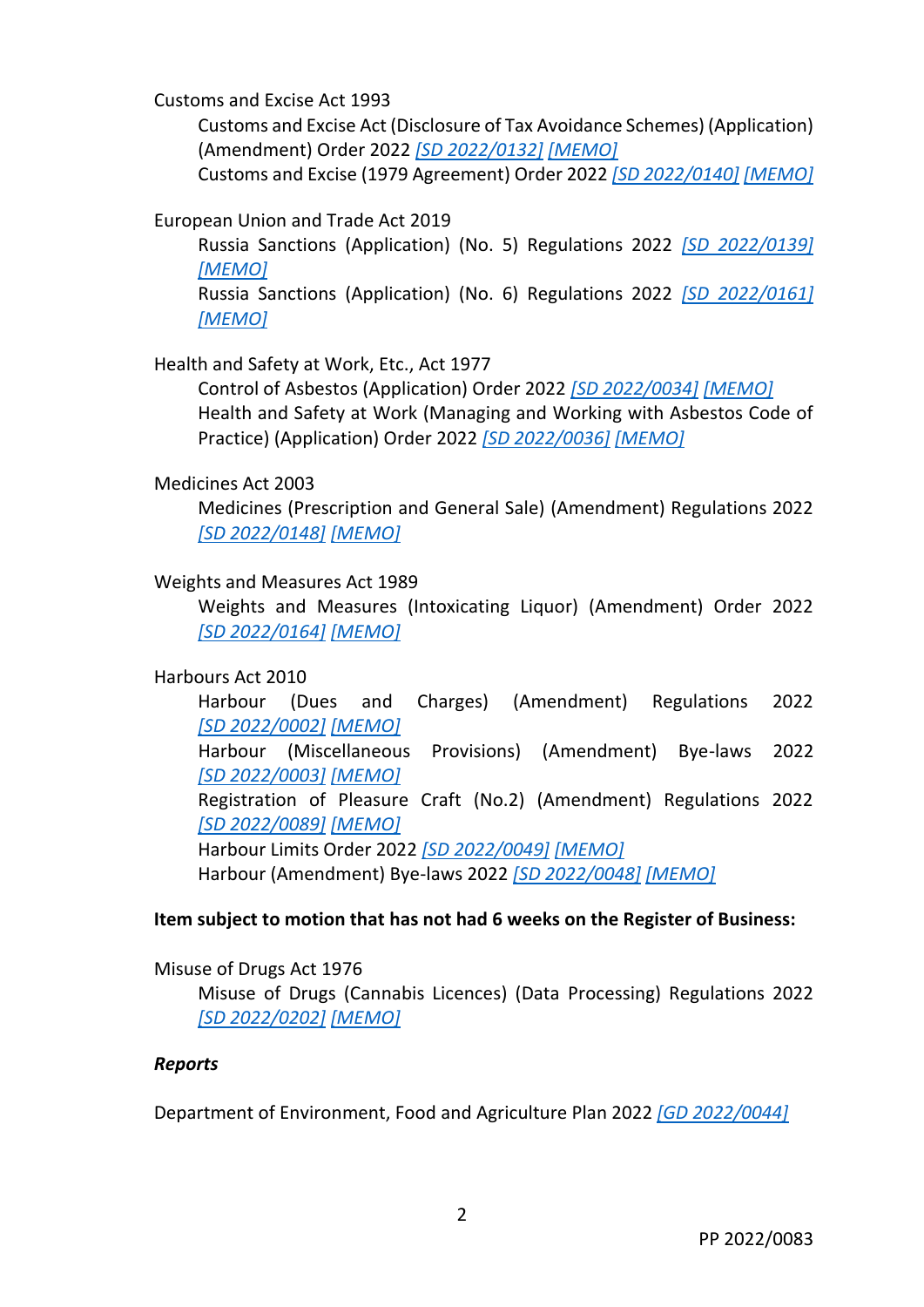## **Items not subject to motion that have had 6 weeks on the Register of Business:**

## *Documents subject to negative resolution*

Interpretation Act 2015 Harbour (Fees) Order 2022 *[\[SD 2022/0001\]](https://www.tynwald.org.im/business/opqp/sittings/20212026/2022-SD-0001.pdf) [\[MEMO\]](https://www.tynwald.org.im/business/opqp/sittings/20212026/2022-SD-0001-MEMO.pdf)*

Immigration Act 1971 Statement of Changes in Immigration Rules *[\[SD 2022/0155\]](https://www.tynwald.org.im/business/opqp/sittings/20212026/2022-SD-0155.pdf) [\[MEMO\]](https://www.tynwald.org.im/business/opqp/sittings/20212026/2022-SD-0155-memo.pdf)*

Value Added Tax Act 1996

Value Added Tax (Disclosure of Avoidance Schemes) (Amendment) Regulations 2022 *[\[SD 2022/0131\]](https://www.tynwald.org.im/business/opqp/sittings/20212026/2022-SD-0131.pdf) [\[MEMO\]](https://www.tynwald.org.im/business/opqp/sittings/20212026/2022-SD-0131-memo.pdf)* Value Added Tax Act (Amendment) (No. 3) Order 2022 *[\[SD 2022/0138\]](https://www.tynwald.org.im/business/opqp/sittings/20212026/2022-SD-0138.pdf) [\[MEMO\]](https://www.tynwald.org.im/business/opqp/sittings/20212026/2022-SD-0138-memo.pdf)*

- Finance (No. 2) Act 2017 Indirect Taxes (Disclosure of Avoidance Schemes) (Amendment) Regulations 2022 *[\[SD 2022/0133\]](https://www.tynwald.org.im/business/opqp/sittings/20212026/2022-SD-0133.pdf) [\[MEMO\]](https://www.tynwald.org.im/business/opqp/sittings/20212026/2022-SD-0133-memo.pdf)*
- Hydrocarbon Oil Duties Act 1986 Customs and Excise Management Act 1986 Hydrocarbon Oil Duties (Miscellaneous Amendments) Regulations 2022 *[SD [2022/0145\]](https://www.tynwald.org.im/business/opqp/sittings/20212026/2022-SD-0145.pdf) [\[MEMO\]](https://www.tynwald.org.im/business/opqp/sittings/20212026/2022-SD-0145-memo.pdf)*

Taxation (Cross-border Trade) Act 2018

Customs (Import and Export Declarations) (Amendment) Regulations 2022 *[\[SD 2022/0137\]](https://www.tynwald.org.im/business/opqp/sittings/20212026/2022-SD-0137.pdf) [\[MEMO\]](https://www.tynwald.org.im/business/opqp/sittings/20212026/2022-SD-0137-memo.pdf)*

Interpretation Act 2015

Control of Asbestos (Licence Application Fees) Regulations 2022 *[SD [2022/0035\]](https://www.tynwald.org.im/business/opqp/sittings/20212026/2022-SD-0035.pdf) [\[MEMO\]](https://www.tynwald.org.im/business/opqp/sittings/20212026/2022-SD-0035-memo.pdf)*

Fisheries Act 2012

Sea Fisheries (Licensing) (Recreational Crab and Lobster) Regulations 2022 *[\[SD 2022/0141\]](https://www.tynwald.org.im/business/opqp/sittings/20212026/2022-SD-0141.pdf) [MEMO]*

## Hydrocarbon Oil Duties Act 1986

Other Fuel Substitutes (Rates of Excise Duty etc) (Amendment) Order 2022 *[\[SD 2022/0144\]](https://www.tynwald.org.im/business/opqp/sittings/20212026/2022-SD-0144.pdf) [\[MEMO\]](https://www.tynwald.org.im/business/opqp/sittings/20212026/2022-SD-0144-memo.pdf)*

## *Document subject to no procedure*

Currency Act 1992

Currency (TT Races Collection) £2 Coin Order 2022 *[\[SD 2022/0154\]](https://www.tynwald.org.im/business/opqp/sittings/20212026/2022-SD-0154.pdf)*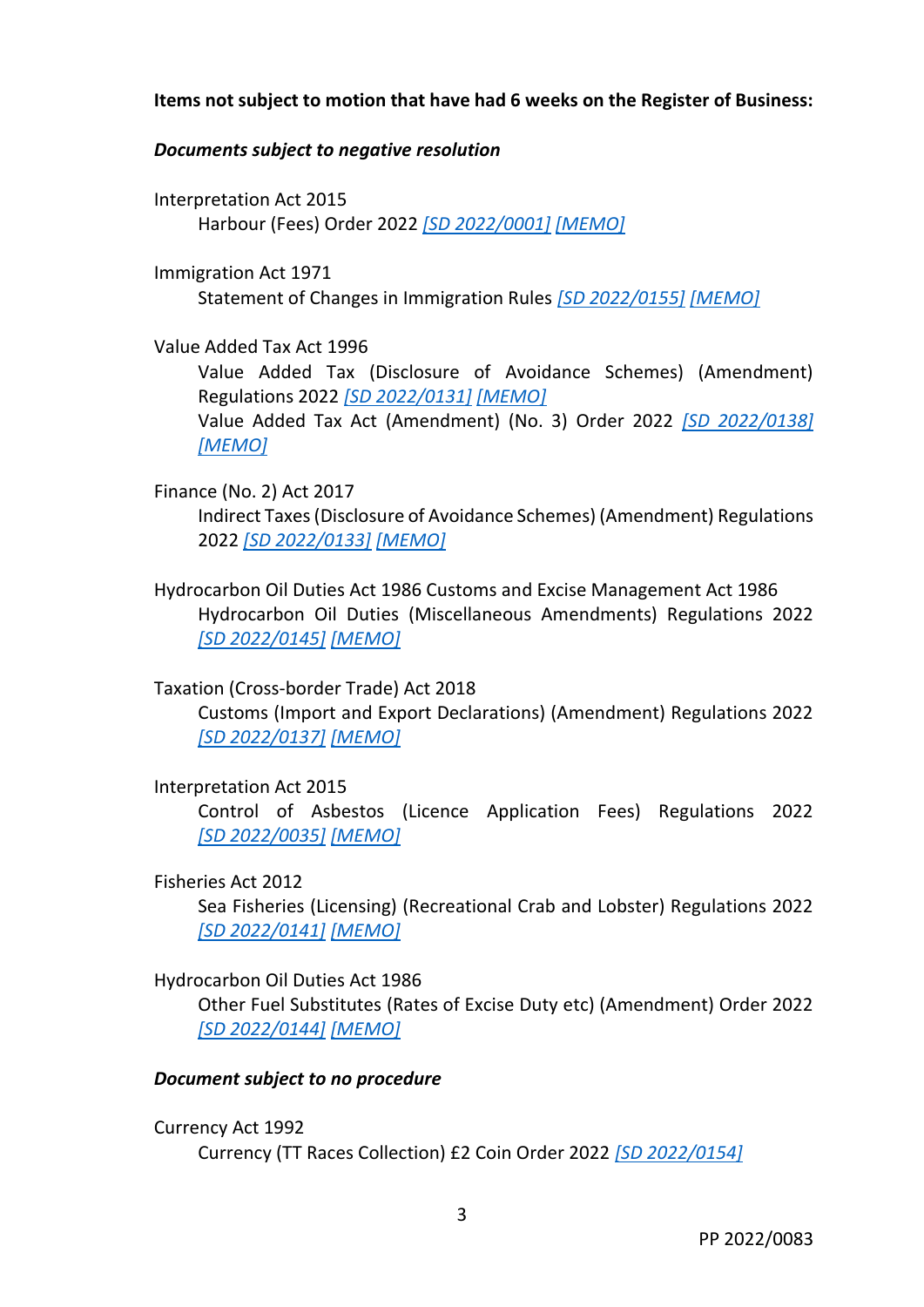## *Appointed Day Order*

Climate Change Act 2021

Climate Change Act 2021 (Appointed Day) (No.1) Order 2022 *[SD [2022/0135\]](https://www.tynwald.org.im/business/opqp/sittings/20212026/2022-SD-0135.pdf)*

#### *Reports*

Tynwald Commissioner for Administration Report on Case TCA 2003 *[\[TCA-2003\]](https://www.tynwald.org.im/business/opqp/sittings/20212026/TCA_2003_Report_Final.pdf)*

Isle of Man Ferry Terminal at Liverpool - Budget Breakdown: February 2019, July 2019, July 2021, December 2021 *[\[GD 2022/0027\]](https://www.tynwald.org.im/business/opqp/sittings/20212026/2022-GD-0027.pdf)*

Treasury Procurement Policy Review March 2022 *[\[GD 2022/0042\]](https://www.tynwald.org.im/business/opqp/sittings/20212026/2022-GD-0042.pdf)*

Criminal Injuries Compensation Scheme Annual Report for 2020/21 *[GD [2021/0023\]](https://www.tynwald.org.im/business/opqp/sittings/20212026/2021-GD-0023.pdf)*

2021 Isle of Man Census Report Part II *[\[GD 2022/0047\]](https://www.tynwald.org.im/business/opqp/sittings/20212026/2022-GD-0047.pdf)*

Our Island Plan: Interim Update June 2022 *[\[GD 2022/0045\]](https://www.tynwald.org.im/business/opqp/sittings/20212026/2022-GD-0045.pdf)*

**Items not subject to motion that have not had 6 weeks on the Register of Business:**

#### *Documents subject to no procedure*

Council of Ministers Act 1990 Assignment of Ministers Instrument 2022 *[\[GC 2022/0003\]](https://www.tynwald.org.im/business/opqp/sittings/20212026/2022-GC-0003.pdf)*

#### *Reports*

Manx Care Required Outcomes Framework *[\[GD 2022/0049\]](https://www.tynwald.org.im/business/opqp/sittings/20212026/2022-GD-0049.pdf)*

Department of Health and Social Care Mandate to Manx Care 2022-23 *[GD [2022/0048\]](https://www.tynwald.org.im/business/opqp/sittings/20212026/2022-GD-0048.pdf)*

Report on the Accounts of Local Authorities, Burial Authorities, Elderly Persons' Housing Committees and Joint Boards *[\[GD 2022/0040\]](https://www.tynwald.org.im/business/opqp/sittings/20212026/2022-GD-0040.pdf)*

## **2. Questions**

See Question Paper.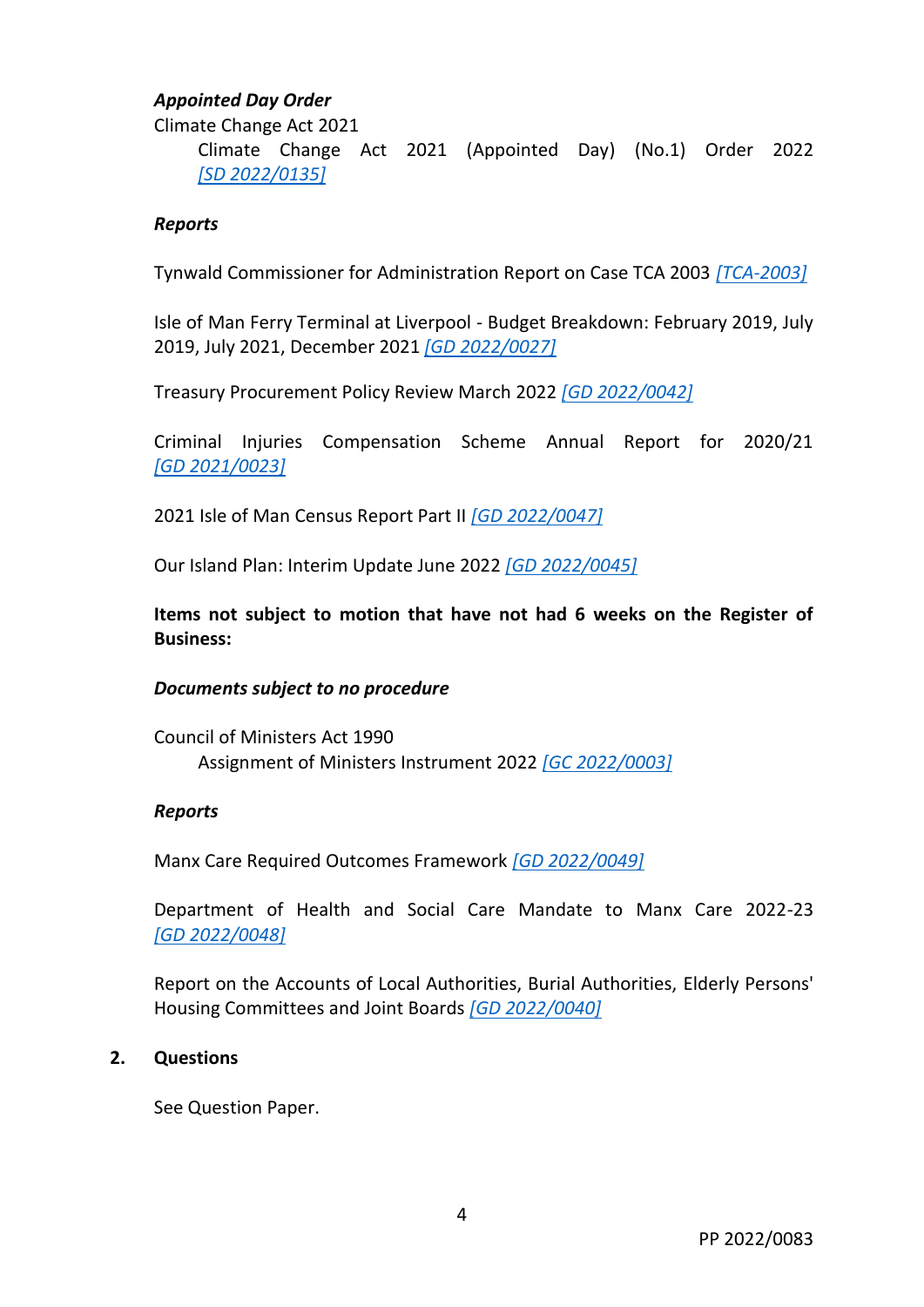## **3. Department of Environment, Food and Agriculture Plan 2022** *This item has not completed 6 weeks on the Register of Business*

The Minister for Environment, Food and Agriculture to move –

That Tynwald receives the Department of Environment, Food and Agriculture Department Plan for 2022/23 *[GD [2022/0044\]](https://www.tynwald.org.im/business/opqp/sittings/20212026/2022-GD-0044.pdf)*.

#### **4. Employed Person's Allowance**

The Hon. Member for Douglas East (Ms Faragher) to move –

That Tynwald is of the opinion that the changes to the Employed Persons' Allowance which were agreed to in May 2019 should not be implemented.

#### **5. Gas extraction**

The Hon. Member for Douglas East (Ms Faragher) to move –

That Tynwald is of the opinion that the extraction of hydrocarbon from Manx territorial waters should not go ahead.

#### **6. Manx Care Mandate (General Debate)**

Matter put down for General Debate by Mr Hooper (Proposer) and Dr Haywood (Seconder) –

The preparation of a three-year Mandate for Manx Care covering the period 2023-2026.

*The documents titled Department of Health and Social Care Mandate to Manx Care 2022-23 [GD [2022/0048\]](https://www.tynwald.org.im/business/opqp/sittings/20212026/2022-GD-0048.pdf) and Manx Care Required Outcomes Framework [\[GD 2022/0049\]](https://www.tynwald.org.im/business/opqp/sittings/20212026/2022-GD-0049.pdf) are relevant to this item.*

#### **7. Social Security Act 2000**

The Minister for Treasury to move –

That the Social Security Contributions and Benefits Act 1992 (Application) (Amendment) (No. 2) Order 2022 *[\[SD 2022/0120\]](https://www.tynwald.org.im/business/opqp/sittings/20212026/2022-SD-0120.pdf) [\[MEMO\]](https://www.tynwald.org.im/business/opqp/sittings/20212026/2022-SD-0120-memo.pdf)* be approved.

#### **8. Social Security Act 2000**

The Minister for Treasury to move –

That the Jobseekers Act 1995 (Application) (Amendment) Order 2022 *[SD [2022/0121\]](https://www.tynwald.org.im/business/opqp/sittings/20212026/2022-SD-0121.pdf) [\[MEMO\]](https://www.tynwald.org.im/business/opqp/sittings/20212026/2022-SD-0121-MEMO.pdf)* be approved.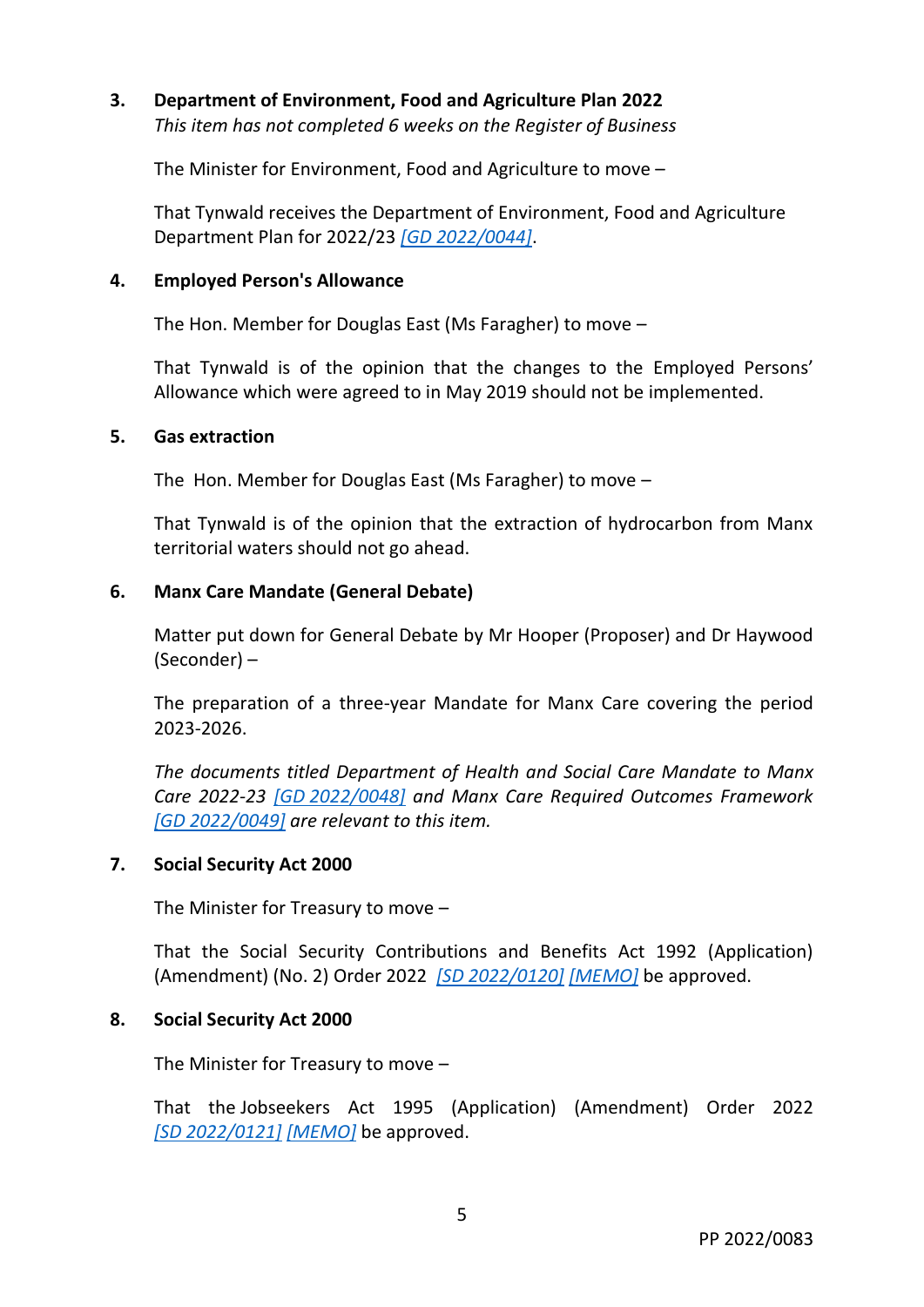## **9. Social Security Act 2000**

The Minister for Treasury to move –

That the Social Security Legislation (Benefits) (Application) (Amendment) (No. 3) Order 2022 *[\[SD 2022/0122\]](https://www.tynwald.org.im/business/opqp/sittings/20212026/2022-SD-0122.pdf) [\[MEMO\]](https://www.tynwald.org.im/business/opqp/sittings/20212026/2022-SD-0122-MEMO.pdf)* be approved.

## **10. Local Government Act 1985**

The Minister for Infrastructure to move –

That the Parish of Marown (Feeding of Animals and Birds) Byelaws 2022 *[SD [2022/0118\]](https://www.tynwald.org.im/business/opqp/sittings/20212026/2022-SD-0118.pdf) [\[MEMO\]](https://www.tynwald.org.im/business/opqp/sittings/20212026/2022-SD-0118-MEMO.pdf)* be approved.

## **11. Social Security Act 2000**

The Minister for Treasury to move –

That the Social Security Legislation (Benefits) (Application) (Amendment) (No. 4) Order *[\[SD 2022/0160\]](https://www.tynwald.org.im/business/opqp/sittings/20212026/2022-SD-0160.pdf) [\[MEMO\]](https://www.tynwald.org.im/business/opqp/sittings/20212026/2022-SD-0160-MEMO.pdf)* be approved.

## **12. Value Added Tax Act 1996**

The Minister for Treasury to move –

That the Value Added Tax Act 1996 (Amendment) (No. 2) Order 2022 *[SD [2022/0130\]](https://www.tynwald.org.im/business/opqp/sittings/20212026/2022-SD-0130.pdf) [\[MEMO\]](https://www.tynwald.org.im/business/opqp/sittings/20212026/2022-SD-0130-MEMO.pdf)* be approved.

## **13. Customs and Excise Act 1993**

The Minister for Treasury to move –

That the Customs and Excise Act (Disclosure of Tax Avoidance Schemes) (Application) (Amendment) Order 2022 *[\[SD 2022/0132\]](https://www.tynwald.org.im/business/opqp/sittings/20212026/2022-SD-0132.pdf) [\[MEMO\]](https://www.tynwald.org.im/business/opqp/sittings/20212026/2022-SD-0132-MEMO.pdf)* be approved.

## **14. Customs and Excise Act 1993**

The Minister for Treasury to move –

That the Customs and Excise (1979 Agreement) Order 2022 *[\[SD 2022/0140\]](https://www.tynwald.org.im/business/opqp/sittings/20212026/2022-SD-0140.pdf) [\[MEMO\]](https://www.tynwald.org.im/business/opqp/sittings/20212026/2022-SD-0140-MEMO.pdf)* be approved.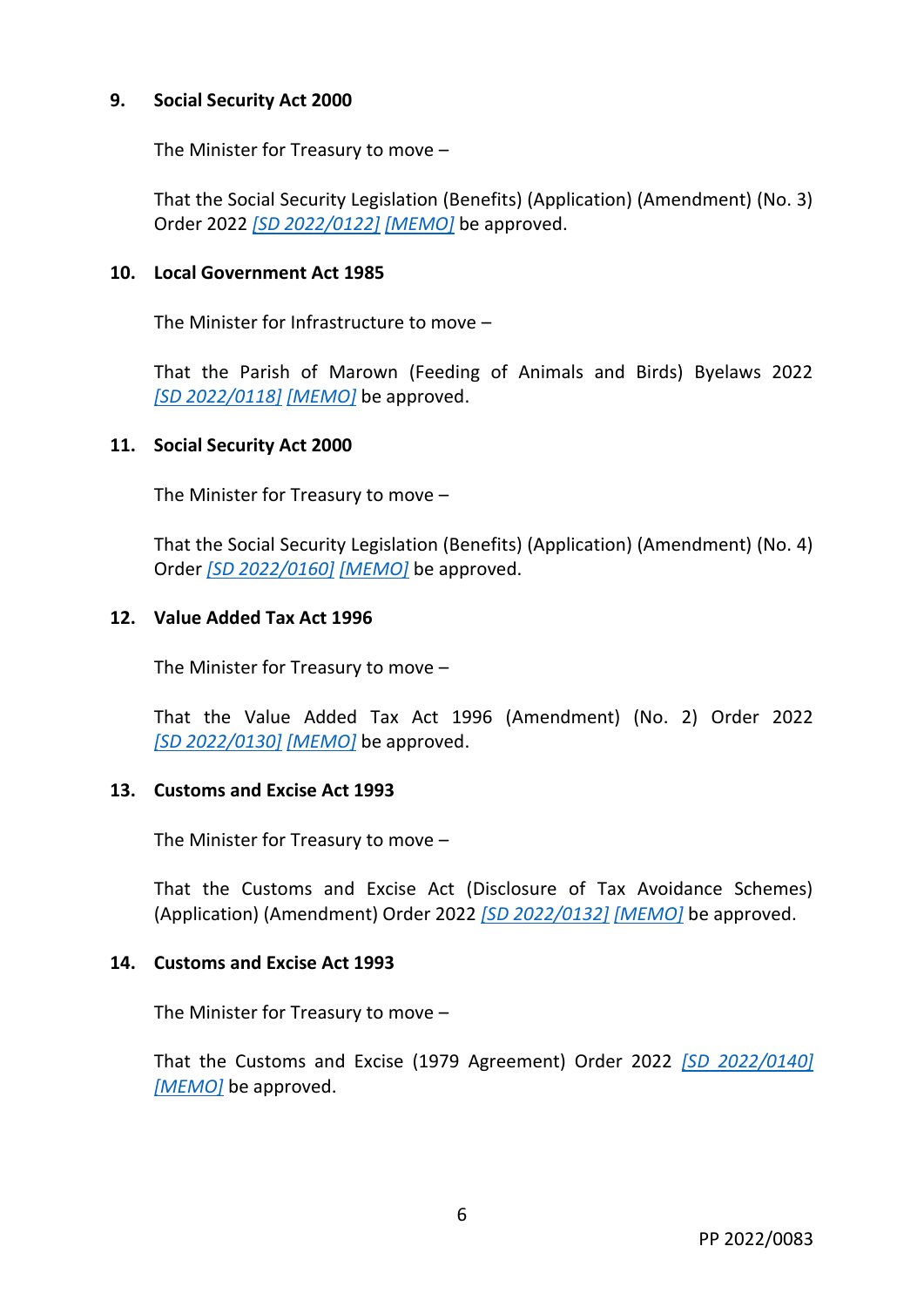*With the consent of the Court items 15 and 16 will be moved together and voted on separately.*

## **15. European Union and Trade Act 2019**

The Minister for Treasury to move –

That the Russia Sanctions (Application) (No. 5) Regulations 2022 *[\[SD 2022/0139\]](https://www.tynwald.org.im/business/opqp/sittings/20212026/2022-SD-0139.pdf) [\[MEMO\]](https://www.tynwald.org.im/business/opqp/sittings/20212026/2022-SD-0139-MEMO.pdf)* be approved.

## **16. European Union and Trade Act 2019**

The Minister for Treasury to move –

That the Russia Sanctions (Application) (No. 6) Regulations 2022 *[\[SD 2022/0161\]](https://www.tynwald.org.im/business/opqp/sittings/20212026/2022-SD-0161.pdf) [\[MEMO\]](https://www.tynwald.org.im/business/opqp/sittings/20212026/2022-SD-0161-MEMO.pdf)* be approved.

*With the consent of the Court items 17 and 18 will be moved together and voted on separately.*

## **17. Health and Safety at Work, Etc., Act 1977**

The Minister for Environment, Food and Agriculture to move –

That the Control of Asbestos (Application) Order 2022 *[\[SD 2022/0034\]](https://www.tynwald.org.im/business/opqp/sittings/20212026/2022-SD-0034.pdf) [\[MEMO\]](https://www.tynwald.org.im/business/opqp/sittings/20212026/2022-SD-0034-MEMO.pdf)* be approved.

## **18. Health and Safety at Work, Etc., Act 1977**

The Minister for Environment, Food and Agriculture to move –

That the Health and Safety at Work (Managing and Working with Asbestos Code of Practice) (Application) Order 2022 *[\[SD 2022/0036\]](https://www.tynwald.org.im/business/opqp/sittings/20212026/2022-SD-0036.pdf) [\[MEMO\]](https://www.tynwald.org.im/business/opqp/sittings/20212026/2022-SD-0036-MEMO.pdf)* be approved.

## **19. Medicines Act 2003**

The Minister for Health and Social Care to move –

That the Medicines (Prescription and General Sale) (Amendment) Regulations 2022 *[\[SD 2022/0148\]](https://www.tynwald.org.im/business/opqp/sittings/20212026/2022-SD-0148.pdf) [\[MEMO\]](https://www.tynwald.org.im/business/opqp/sittings/20212026/2022-SD-0148-MEMO.pdf)* be approved.

## **20. Weights and Measures Act 1989**

The Chairman of the Isle of Man Office of Fair Trading to move –

That the Weights and Measures (Intoxicating Liquor) (Amendment) Order 2022 *[SD [2022/0164\]](https://www.tynwald.org.im/business/opqp/sittings/20212026/2022-SD-0164.pdf) [\[MEMO\]](https://www.tynwald.org.im/business/opqp/sittings/20212026/2022-SD-0164-MEMO.pdf)* be approved.